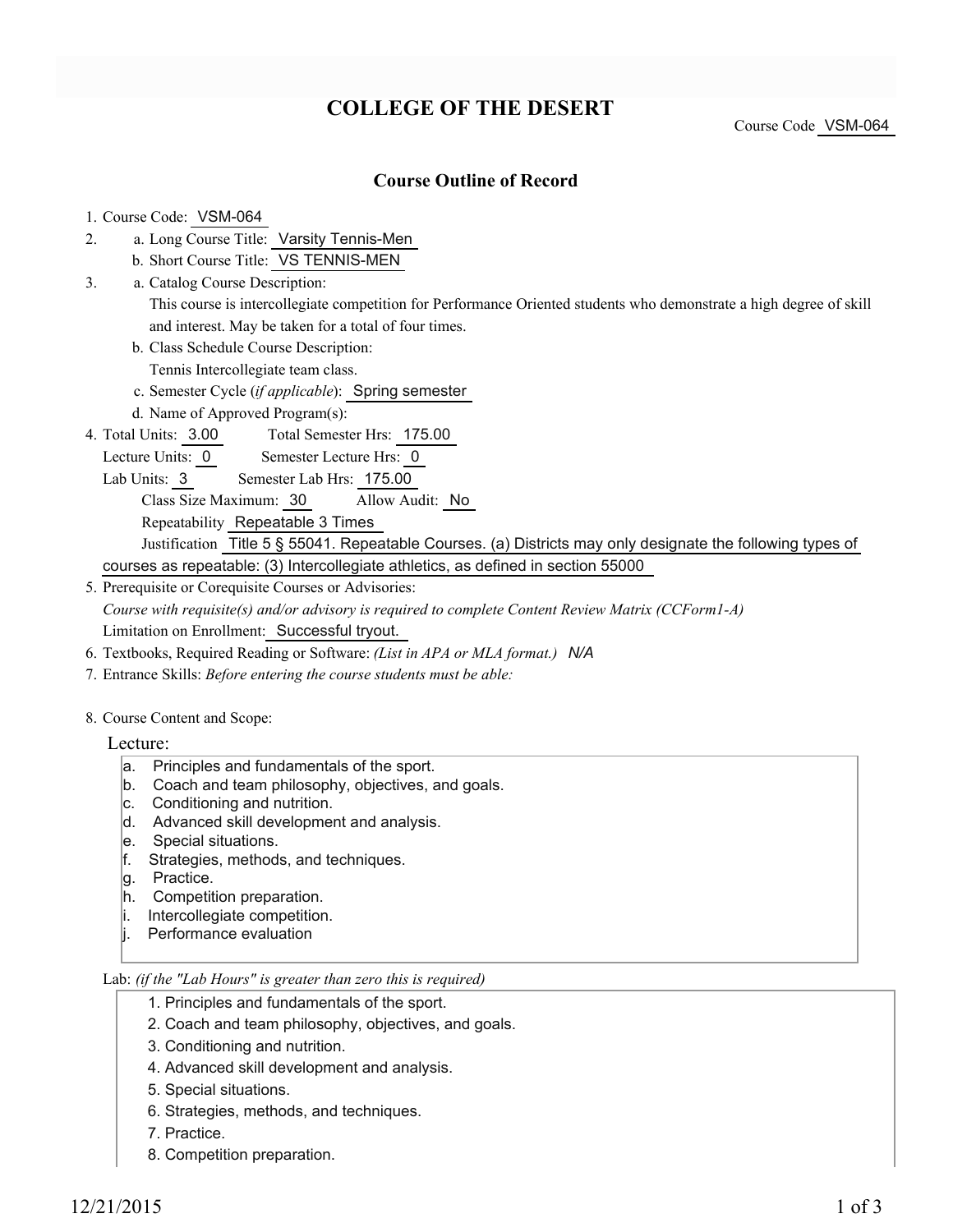## VSM 064-Varsity Tennis-Men

- 9. Intercollegiate competition.
- 10. Performance evaluation.
- 9. Course Student Learning Outcomes:
	- 1. Execute the fundamental skills of community college tennis.
	- 2. Cite and apply the rules of community college men's tennis.
	- 3. Understand and apply eligibility/academic standards for collegiate athletics.
	- 4. Develop physical fitness.

10. Course Objectives: Upon completion of this course, students will be able to:

- a. Demonstrate potential to achieve skills at the level necessary to participate in intercollegiate athletics.
- b. Maintain physical conditioning and training at the intercollegiate level.
- c. Practice safety and injury prevention.
- d. Understand the rules and strategies of the sport.
- e. Exhibit character, sportsmanship and loyalty.
- f. Assume responsibility.
- g. Maintain the academic standards necessary for participation in intercollegiate athletics and to attain educational goals.
- h. Identify and understand the dangers of substance abuse.
- 11. Methods of Instruction: *(Integration: Elements should validate parallel course outline elements)* 
	- a. Demonstration, Repetition/Practice
	- b. Discussion

Other Methods:

Video Analysis (Team/Individual/Opponents)

12. Assignments: (List samples of specific activities/assignments students are expected to complete both in and outside of class.) In Class Hours: 180.00

Outside Class Hours: 0

-

- a. In-class Assignments
- b. Out-of-class Assignments

a. Intercollegiate Competition b. Review of Practice/Contest Videos c. Analysis of Intercollegiate and Professional Competition d. Upkeep of Notebook e. Assigned Reading f. Travel to Competition

- 13. Methods of Evaluating Student Progress: The student will demonstrate proficiency by:
	- Presentations/student demonstration observations
- 14. Methods of Evaluating: Additional Assesment Information:

a. Completing essay assignment b. Demonstrating proficiency in skill sets c. Improvement in performance as defined by season statistics against baseline measures d. Implementing game strategy through problem solving

15. Need/Purpose/Rationale -- All courses must meet one or more CCC missions.

PO-GE C5 – Personal Growth and Development

 Interact with individuals and within groups with integrity and awareness of others' opinions, feelings, and values.

- IO Personal and Professional Development Develop realistic goals.
- 16. Comparable Transfer Course